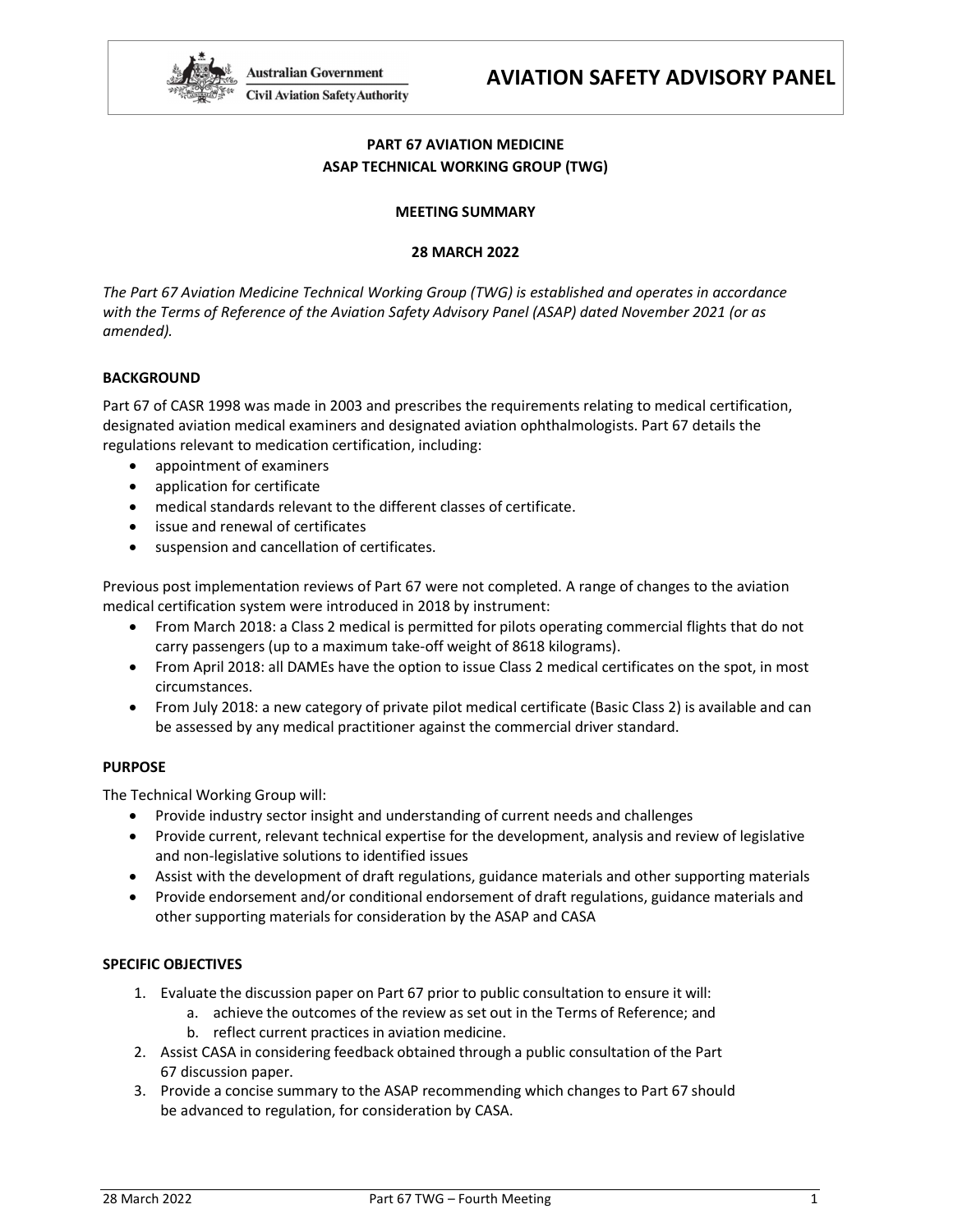#### KEY POLICY PROPOSALS

- The review of Part 67 will likely lead to amendments to that Part to bring it up-to date, and other possible changes to certification and CASA processes, as outlined in the Terms of Reference.
- In the review process it is expected that new approaches to medical certification will be proposed for ASAP consideration, with guidance from the TWG.

## MEETING DATES

The Part 67 TWG met on the following occasions:

- 3 Dec 2020
- 15 Sep 2021
- 13 Oct 2021
- 3 Nov 2021
- 9 Dec 2021
- 28 March 2022 First TWG report provided to the ASAP

#### ROLES AND RESPONSIBILITIES

| <b>CASA</b>                                | <b>TWG Members</b>                                                                      |
|--------------------------------------------|-----------------------------------------------------------------------------------------|
| Organise meetings and workshops, and       | • Commit to supporting the project objectives                                           |
| produce agendas, papers and supporting     | and timeline                                                                            |
| materials                                  | • Engage and collaborate constructively at all                                          |
| Facilitate meetings and workshops          | times                                                                                   |
| Record insights and findings               | • Prepare for working group activities by                                               |
| • Communicate openly and consistently with | reviewing agendas, papers and supporting                                                |
| TWG members about project status and       | materials                                                                               |
| issues                                     | • Provide timely and considered advice in<br>meetings, and between meetings as required |
| Respect the time of all TWG members by     |                                                                                         |
| minimising work required to achieve        | Respond to requests for feedback on draft                                               |
| outcomes                                   | materials within agreed timeframes                                                      |

#### **CONSENSUS**

 A key aim of the TWG is that a consensus be reached, wherever possible, in the finalisation and preparation of advice for the Aviation Safety Advisory Panel and CASA.

 The TWG will be guided by the ASAP Terms of Reference (Section 6) with respect to determining and documenting consensus.

#### MEMBERSHIP

Members of the TWG have been appointed by the ASAP Chair, following ASAP processes.

The Part 67 TWG was attended by the following members:

- Dr Anthony McArthy
- Dr Sara Souter
- Peter Antonenko
- Dr Ian Hosegood

Apologies: John Raby, Dr Priti Bhatt and Will Stamatopoulos.

 The TWG CASA Lead and Principle Medical Officer Dr Kate Manderson, was supported by CASA SMEs as required during the meetings.

The ASAP Secretariat was represented by Kirstie Winter, Chace Eldridge and Mwala Puheto.

• Dr Jeremy Robertson

Matt Bouttell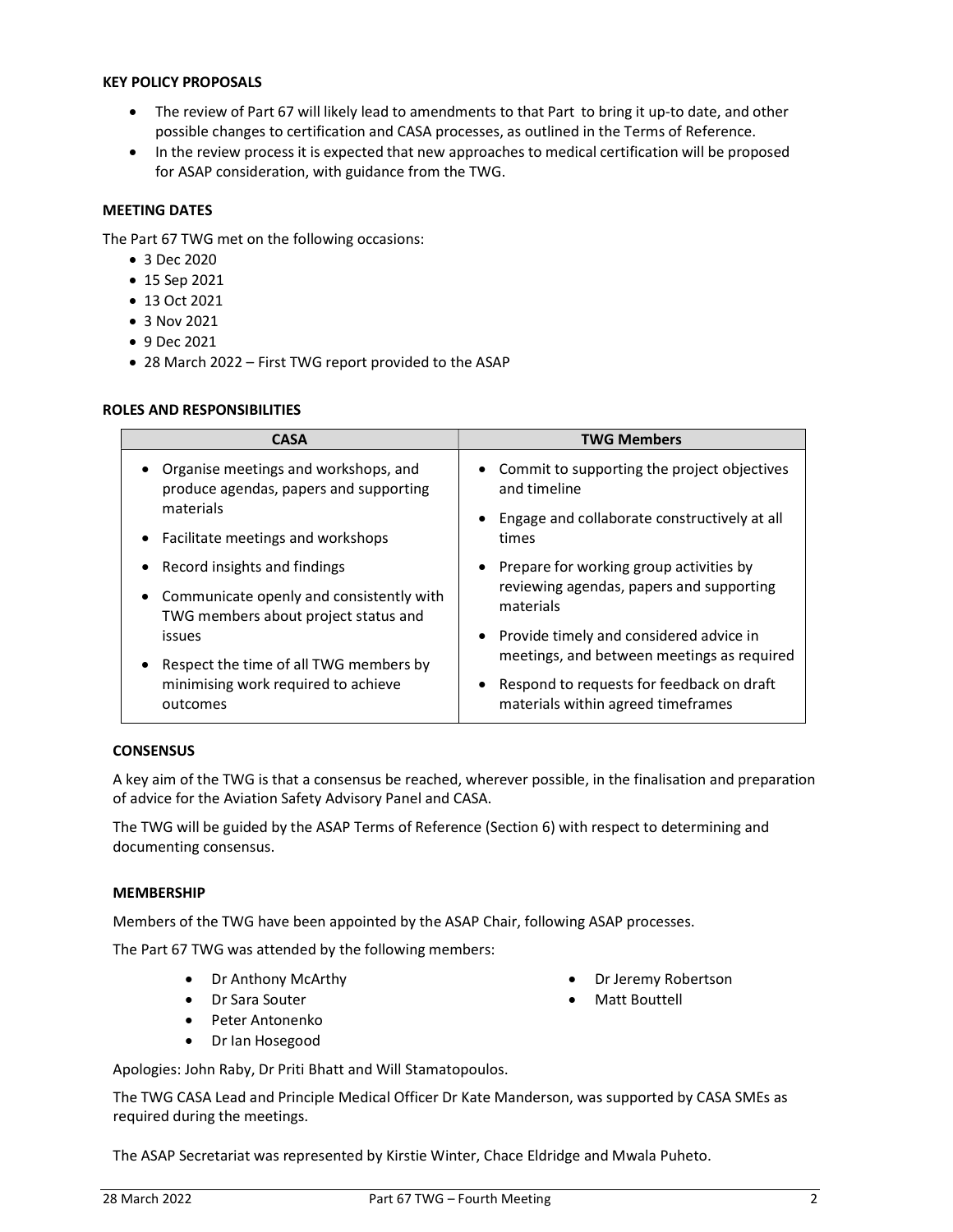#### PROCESS FOR ACHIEVING CONSENSUS

 As required by the ASAP (& TWG) Terms of reference, there must be agreement by all participants on the method used for obtaining consensus. To obtain consensus, the TWG will come to an agreement on whether consensus (or otherwise) has been met on the outcomes discussed at the TWG meeting (or out of session).

 The CASA Lead has also provided commentary of the effectiveness of the TWG and whether it's believed that the recorded outcomes are a fair representation of the TWG from a CASA perspective.

#### SUMMARY OF OUTCOMES – FIRST REPORT, 28 MARCH 2022

 This meeting of the TWG worked towards achieving the overall TWG objectives as described in the ASAP TWG Tasking Instructions.

 The summary of outcomes below seeks to ascertain the views of the TWG at this time, so their advice can be provided to the ASAP.

#### Topic 1: Examine Part 67 to ensure it is up to date and fit for purpose.

#### **CONSENSUS** CONSENSUS / GENERAL CONSENSUS / DISSENT

Comments:

 The TWG supported the principle of removing items out of the regulation and placing in a Manual of Standards (MOS) or guidance material, where appropriate. It was noted that placing certain provisions in a MOS or guidance material is easier to change and update than regulations.

 The TWG discussed the importance on having relevant, appropriate, and evidence-based standards within the regulations. Clarification on what information is to be included in the MOS vs the DAME Handbook should be explored further.

 Topic 2: Assess the implementation and outcomes of Basic Class 2 certification and of other changes to the Class 2 certification process.

# CONSENSUS / GENERAL CONSENSUS / DISSENT

#### Comments:

 The TWG was unable to provide any consensus as there is a need for further information on if the Basic Class 2 certificates were working or not and what the objective of a new standard would be. The TWG generally supports the principle of a Class 4 Certificate, provided future data indicates the need. The TWG requested further information around demand for a Class 4, or if applying the Austroads standards could be appropriate. Standards for Class 4 certificates, whether crafted by CASA specifically, or based off the Austroad Standard, would depend on the purpose of the certificate. The TWG recognised the benefits of CASA drafting the standards as there are risks present in aviation that Austroad standards will not cater for and Austroad may adjust their standards in the future without considering aviation. However, GPs are likely more familiar with the Austroads Standards and context could be supplemented by CASA guidelines. The TWG suggests risk assessments around the acceptable levels of risk against the privileges of the certificate. The TWG broadly supports expanding current Class 2 privileges and aligning Class 2 certification requirements with NZCAA.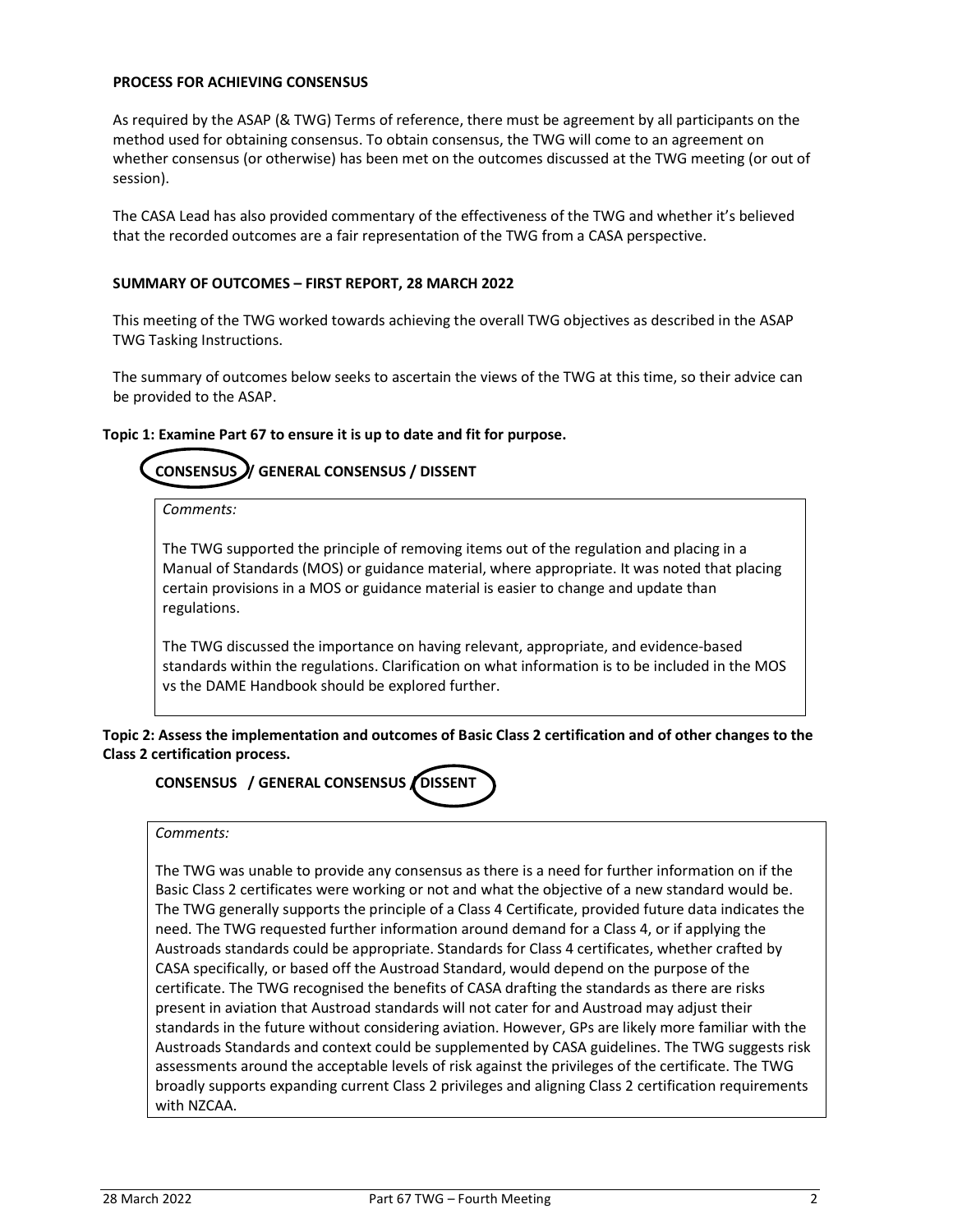Topic 3: Determine the effectiveness of CASA delegations to Designated Aviation Medical Examiners (DAMEs) and whether these could be extended or improved.

# CONSENSUS / GENERAL CONSENSUS / DISSENT

#### Comments:

 The TWG supported the proposal for an expansion of CASA delegations to DAMEs to further decentralise the current model. The TWG notes that further DAME discretion would increase their time and financial commitments. It was suggested that a decentralised model would need to be collaborative between DAMEs and the CASA and suggests DAMEs should have the ability to opt in or out of issuing certificates. The TWG also questioned why the NZCAA model should be followed when there may be more appropriate international examples and highlighted the need for sufficient resources given the additional DAME oversight and training requirements.

#### Topic 4: Review other areas of aviation activity where medical certification could improve safety outcomes.

# CONSENSUS / GENERAL CONSENSUS DISSENT

Comments:

 The TWG broadly supports the intent of changes but feels there is currently insufficient detail around the standards and who they should apply to. Specifically, they feel medical certification (Class 3R) for certain RPAS activities are appropriate, but need risk assessments of the weights, distances or operations these medical standards should be applied to.

 Topic 5: Establish whether the current structure of medical certification for recreational aviation is fit for purpose.

# CONSENSUS CENERAL CONSENSUSY DISSENT

#### Comments:

 There was feeling among TWG members that there was misunderstanding between AvMed's understanding of how Aviation Self-Administering Organisations (ASAOs) operate and what happened in practice. The TWG wants to ensure Class 5 Self-Declared medical certificates do not add or replicate requirements for ASAOs under Part 149. The TWG understands CASA will set standards for self-declared certificates, but certain organisations can still manage their own medical process, remaining subject to CASA approval and audit. The TWG generally supported Class 5 certificates and felt there was benefit to uniformity in standards for VH aircraft and ASAOs where their purposes and operations would align (RAAUS and private GA flyers). However, 6-7 different medical standards across the industry would add complexity for DAMEs. The standard for VH flyers needs further data to determine if the private motor vehicle standard is appropriate. Two TWG members raised concerns about resourcing these changes given that there will be less medical certificates processed by AvMed, yet there will be greater oversight and auditing requirements.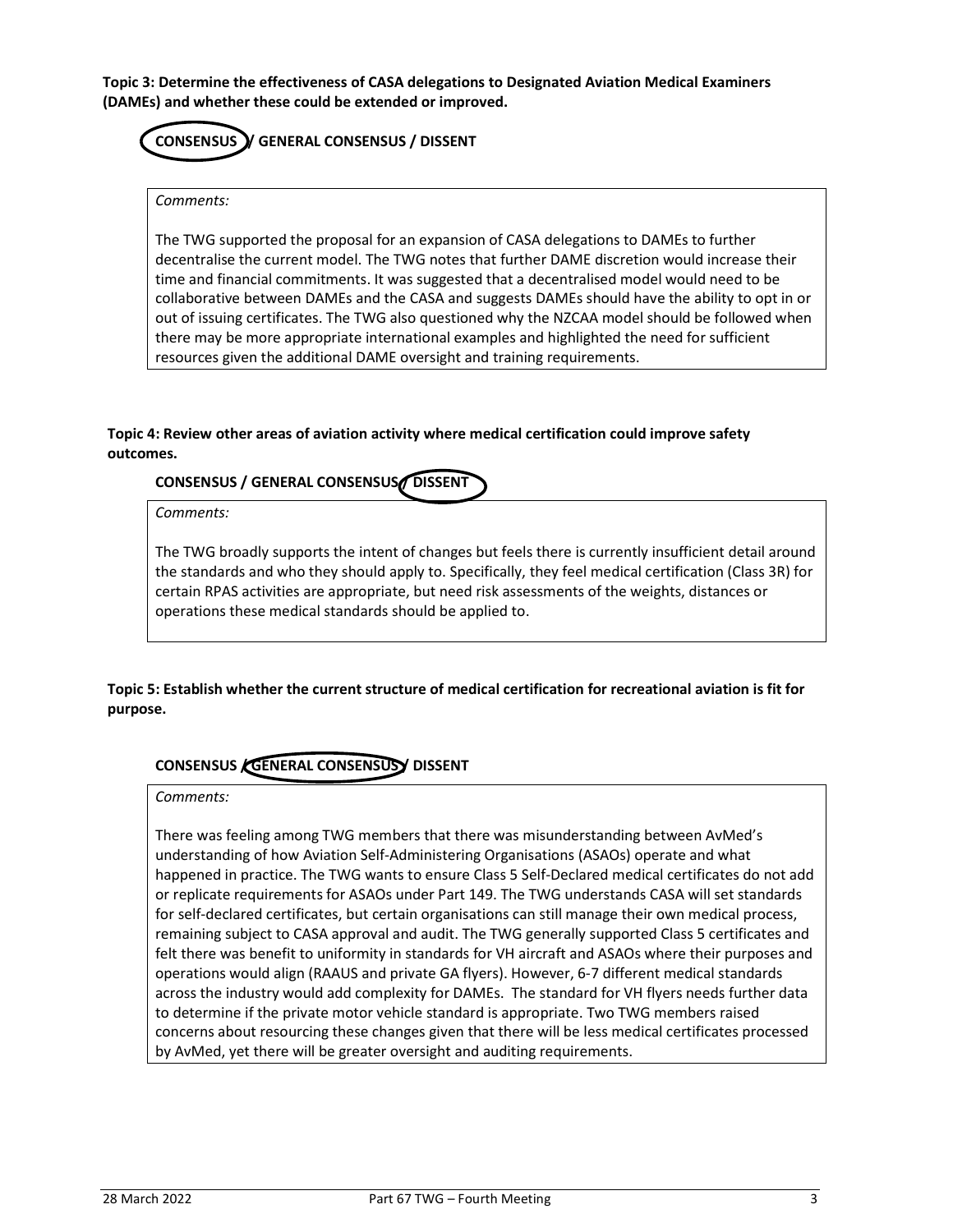#### **CONSENSUS** GENERAL CONSENSUS / DISSENT

Comments:

 The TWG was supportive of members of CASA's Aviation Medical division engaging in regular safety- orientated events. The TWG agreed there was benefit to having Specialist Medical Practitioners working directly with CASA and in the PMO participating with industry where possible.

## CASA Lead Summary

## KATE MANDERSON

Comment:

 The TWG has comprehensively examined the issues relating to each of the six core elements presented above, and engaged in open, robust and effective discussion in each case. I am fully confident that the conclusions reached above are reflective of the stakeholder groups they each represent, and provide a strong basis on which the ASAP can build towards finally bringing about the Part 67 review.

 Regarding Topic 2, CASA Avmed is undertaking a review of the available data to provide advice to the TWG and ASAP regarding Point 2 (Basic Class 2) and is exploring appropriate models for the provision of an ongoing audit and oversight function to be able to support the proposed changes.

 CASA Avmed looks forward to working with the TWG through the consultation process and into the development of regulations for a new Part 67.

## Appendix

1. Key Points Summary Part 67 TWG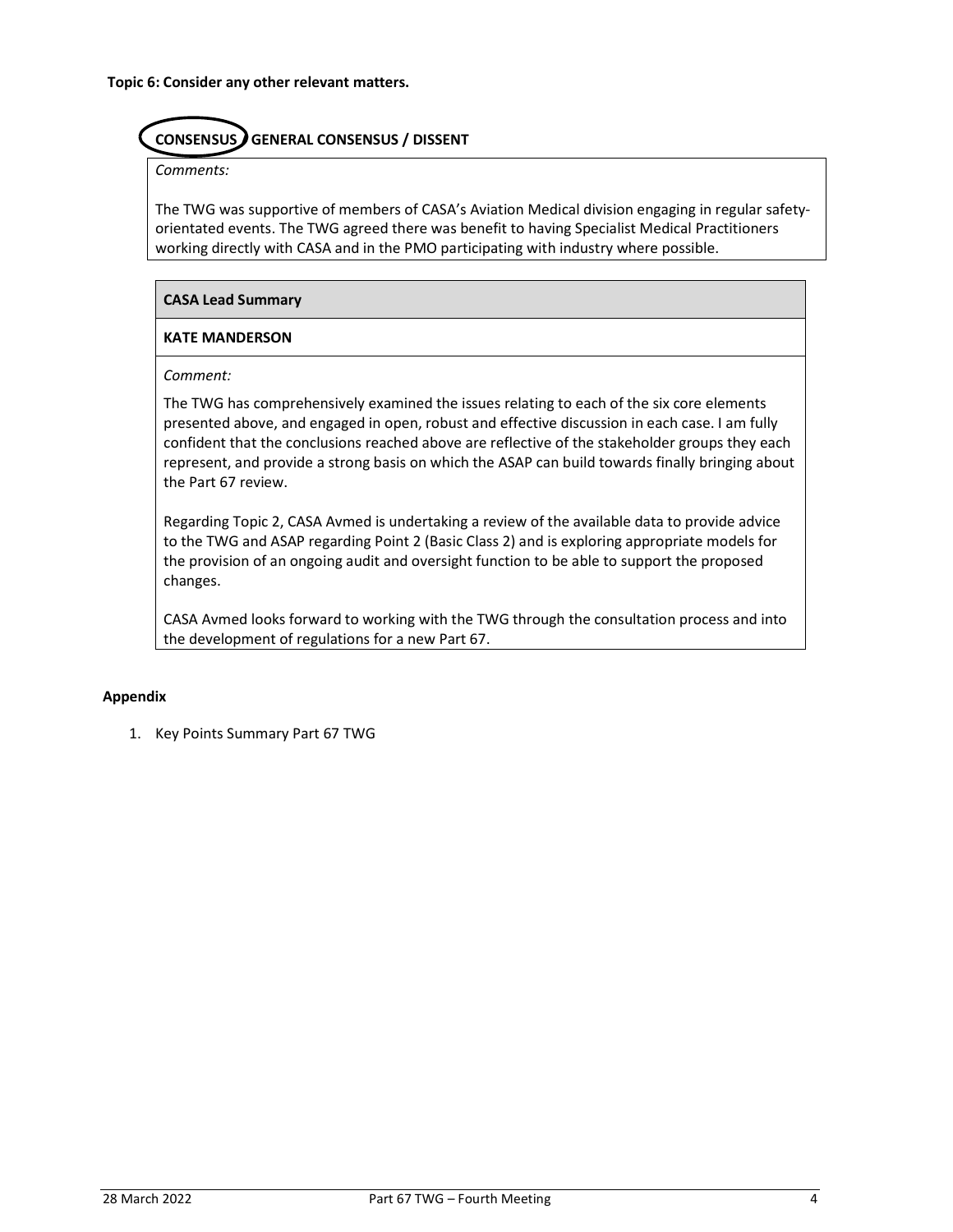## APPENDIX ONE TO PART 67 AVIATION MEDICINE ASAP TECHNICAL WORKING GROUP (TWG) TASKING INSTRUCTIONS and FIRST MEETING REPORT

#### KEY POINTS SUMMARY TWG PART 67 MEDICAL STANDARDS

#### Topic 1: Examine Part 67 to ensure it is up to date and fit for purpose.

The TWG agreed with CASA's confirmation of the outcomes for this topic.

 TWG supported the principle of removing items out of the regulation and placing in a Manual of Standards (MOS) or guidance material, where appropriate. It was noted that placing certain provisions in a MOS or guidance material is easier to change and update than regulations.

 The TWG discussed the importance on having relevant, appropriate, and evidence-based standards within the regulations.

#### Topic 2: Assess the implementation and outcomes of Basic Class 2 certification and of other changes to the Class 2 certification process.

The TWG agreed with CASA's confirmation of the outcomes for this topic

 The TWG supported the proposal to introduce a Class 4 medical certificate. The TWG discussed whether the commercial Austroads standard was appropriate. It was noted that the Austroads standard would be well known to GPs but is not entirely fit for aviation. The TWG suggested that the standards for Class 4 should be set by CASA and more prescriptive.

 The transitional arrangement for the Basic Class 2 to the Class 4 certificate was enquired. CASA confirmed that there intends to be an automatic transition of Basic Class 2 holders to Class 4, noting there will be an increased requirement for CASA to conduct auditing.

 CASA confirmed that the intent will be for the standards of the Class 4 certificate to be based on the commercial Austroad standard but with modifications to ensure it is relevant to aviation operations.

 The TWG also discussed that there is benefit for CASA to not have to craft its own standards by leveraging off the Austroads standard. There may be certain types of flying where the risk is variable managed by the Austroads standard. The medical certificate could state the operational flying a pilot would be allowed to do.

• The TWG suggested that GPs should be able to issue an unconditional Class 4, however if it is conditional then a DAME would be required to issue the certificate. The TWG agreed on the principle that CASA should be as little involved as possible (if at all) for the issuing of Class 4.

 The TWG supported mutual recognition of Class 2 medical certificate with CAA NZ and for CASA to explore extending current duration of Class 2 medical certificate to five years under the age of 40 and aligning any further requirements e.g., cardiovascular risk assessment with CAA NZ.

#### Topic 3: Determine the effectiveness of CASA delegations to Designated Aviation Medical Examiners (DAMEs) and whether these could be extended or improved.

 The TWG supported the proposal for an expansion of CASA delegations to DAMEs to further decentralise the current model.

 The TWG supported the proposal for DAMEs to issue Class 1 and Class 3 certificates without CASA being involved in the process, unless required when being referred cases. The TWG added that this should be available for DAMEs that are interested and qualified, with oversight conducted by CASA They also emphasised the importance of strong investment in training, audit, and assurance to allow for a more decentralised model.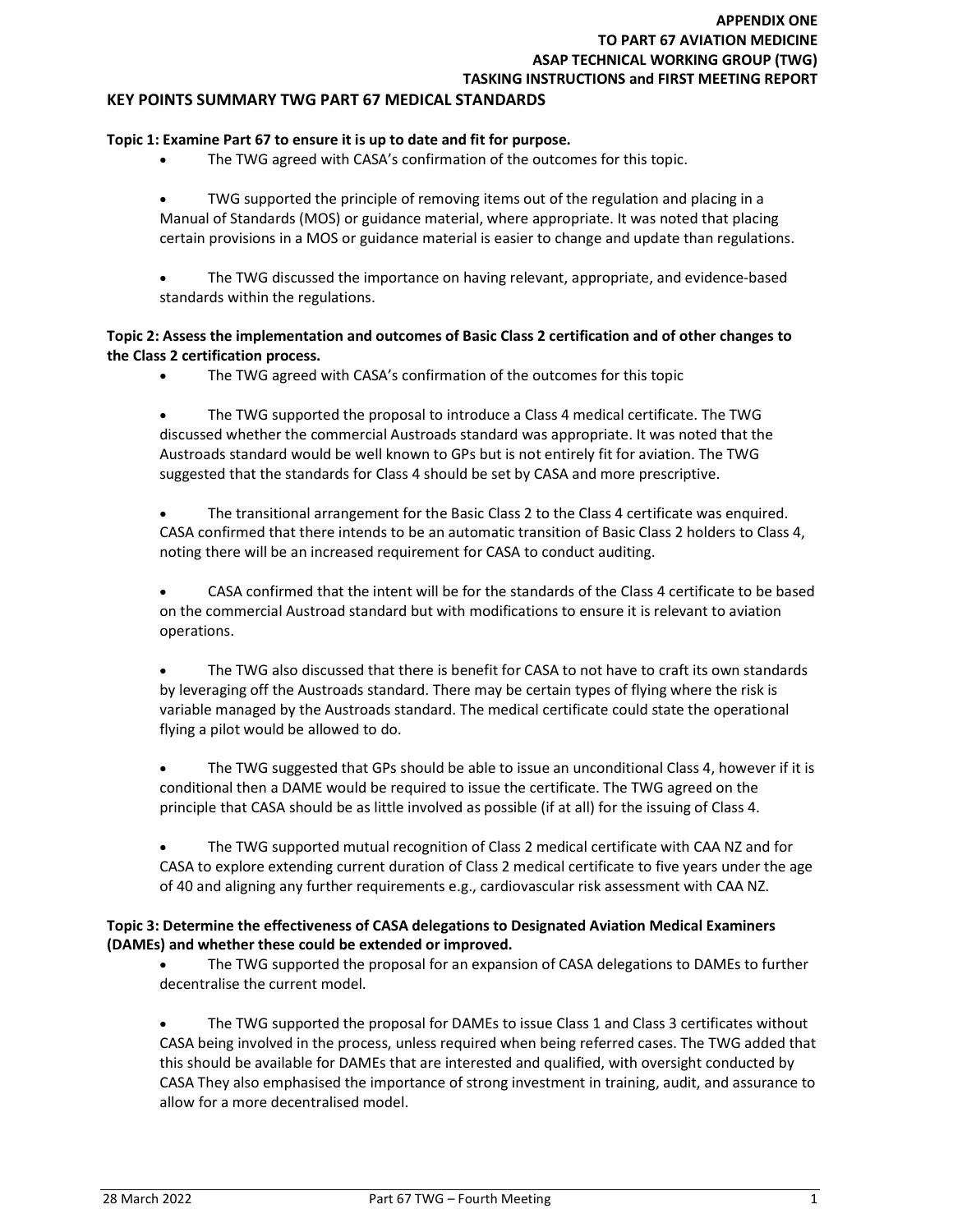The TWG discussed challenges associated with delegation, including complex case management, the potential for inconsistency in decision making by delegated DAMEs, and financial considerations such as fair compensation for DAMEs conducting full examinations. The TWG acknowledged that inconsistency of outcomes will always be apparent, however noted the importance is the consistency in approach which can be safeguarded with appropriate resources and training.

 The TWG discussed CAA NZ's decentralised model. It was suggested that a decentralised model would need to be collaborative between DAMEs and the CASA, particularly for complex case management. The TWG also discussed providing DAMEs with the flexibility to opt in or out of being delegated to make assessments to issue certificates.

 The TWG emphasised the importance to ensure there is appropriate and sufficient guidance, training, and resources for any expansion of delegations to DAMEs. It was also noted that CASA will need to have sufficient resources to DAMEs to cater for the resultant increase in oversight and training requirements.

# Topic 4: Review other areas of aviation activity where medical certification could improve safety outcomes.

 The TWG discussed the considerations associated with the medical certification for RPA operations. It was raised that the weight of the RPA and the type of operation being conducted may be appropriate parameters to define the requirement for medical certification – such as through a matrix. For example, a suggestion discussed was for a medical certification requirement for operations with RPAs weighing 150kg and over, and for Beyond Visual Line of Sight (BVLOS) operations for any RPA weight.

 The TWG supported the introduction of the Class 3R medical certificate for higher risk operations, and no medical certification for lower risk operations (as opposed to staggered certification based on operational risk).

 The TWG discussed the levels of redundancy and on-board capability of RPAs in the context of loss of control or possible medical episodes causing a flyaway drone. It was noted that type certified RPAs have requirements for specific on-board capabilities, and that similar capabilities are generally found (but not required) for RPAs weighing 25kg and over.

 The TWG discussed the need for further information, such as the rate of failure for RPAs and further consideration of the risk level in the context of RPAs weight (25kg vs 150kg). If the Class 3R certificate path is proposed, CASA noted that they are mindful the current Class 3 certificate has rigorous standards for colour vision and that this will need to be taken into consideration to be applicable to RPA operations.

# Topic 5: Establish whether the current structure of medical certification for recreational aviation is fit for purpose.

 Concern was raised on how the Class 5 self-declared medical certification would be administered and whether it would place additional (and replicated) requirements for aviation self-administering organisations (ASAOs) that operate under CASR Part 149, such as RAAus.

 CASA advised that the proposal is for CASA to set standards for a self-declared medical certificate which is governed under CASR Part 67 and will allow certain organisations continue to manage their own medical certification processes. In this instance, CASA's role is to approve the processes and can audit them.

 RAAus does not support the replication of the existing requirements for ASAO medical standards that are currently required under Civil Aviation Orders (CAOs) and stipulated in their Operations Manual. It was noted that an ASAO's operations manual is assessed and approved by